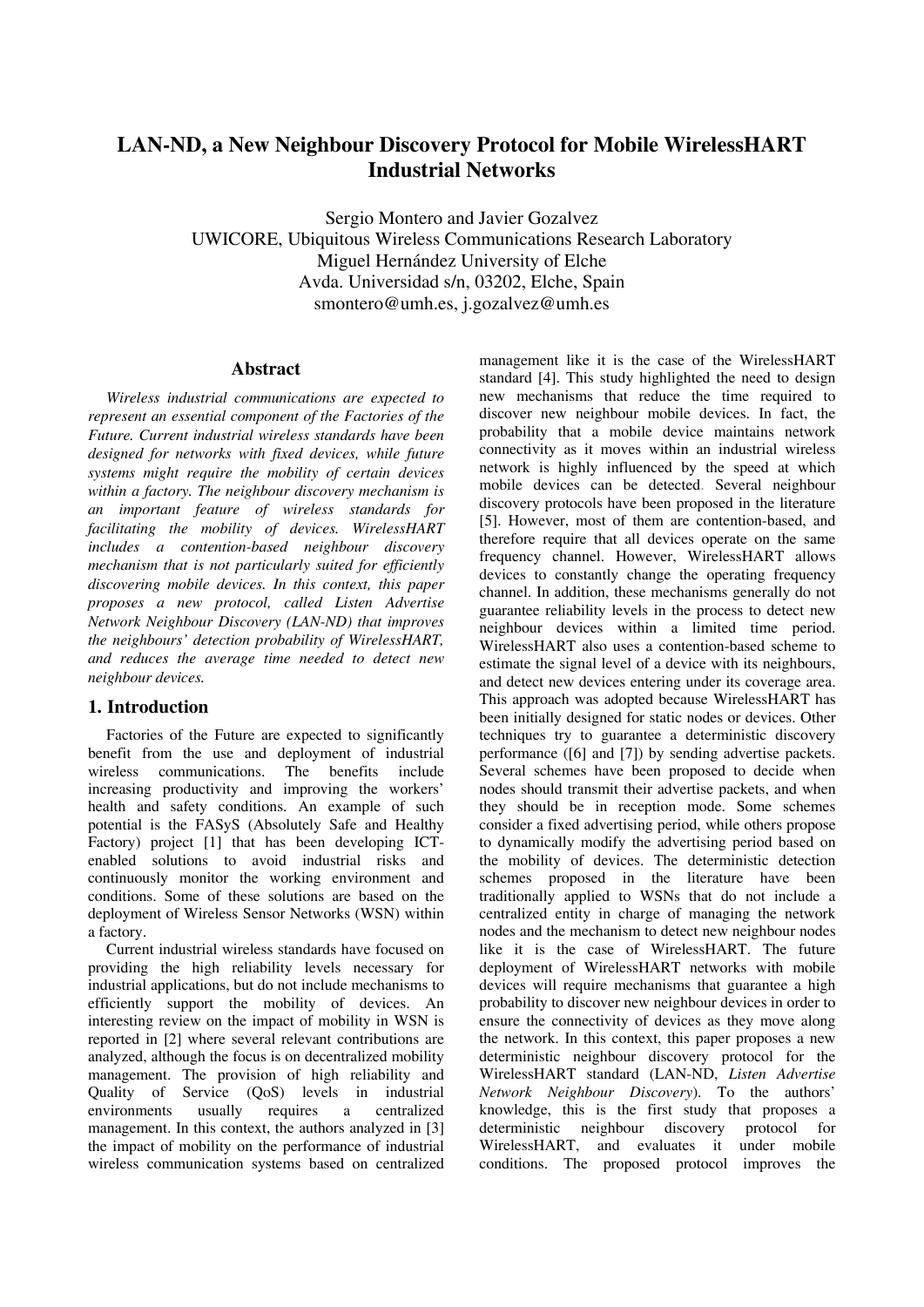probability of WirelessHART to detect neighbour devices, and reduces the average time needed for such detection.

# **2. WirelessHART**

WirelessHART is a wireless standard developed for reliable and secure industrial wireless communication. It is based on IEEE 802.15.4 operating in the 2.4GHz band. It adds on top of IEEE 802.15.4 a TDMA medium access mechanism for improved transmission robustness. WirelessHART divides the time into slots, each with a duration of 10ms. During one slot, it is possible to transmit a packet of up to 133 bytes (maximum size for IEEE 802.15.4 packets including 6 bytes of physical header), and receive an acknowledgment if necessary. WirelessHART allows transmitting in up to 15 different frequency channels, but it usually does not allow instantaneously reusing one slot of a given frequency channel for more than one data transmission (there are exceptions for some special cases). Each WirelessHART communications link between two devices is defined by one slot and one frequency channel, and each slot may have up to 15 different links. The *Network Manager* organizes slots into superframes that are periodically repeated. All devices in the network support multiple concurrent superframes (data and management superframes). The management superframe should contain 6400 slots (with a period equal to 64 seconds), while the size of a data superframe may vary. The *Network Manager* is also responsible, among other functions, for allocating links to network devices in order to transmit Data Link Protocol Data Unit (DLPDU). The WirelessHART standard defines five different DLPDUs:

- *Acknowledgment* DLPDUs are the immediate link level response to the reception of nonbroadcast DLPDUs from the source device.
- *Advertise* DLPDUs provide information to neighbour devices wishing to join the network.
- *Keep-alive* DLPDUs facilitate connection maintenance between neighbour devices.
- *Disconnect* DLPDUs are used by a device to inform the other that it is leaving the network.
- *Data* DLPDUs are used to transmit data to a final destination device.

The *Network Manager* is also in charge of handling the process for a new device to access the network, as well as the process to discover new neighbour devices. A device that wants to join/rejoin the network must first be in reception mode to receive at least an *Advertise* DLPDU from another network device. The device that is joining the network should then send a *Join Request* in the link specified in the received *Advertise* DLPDU. The *Join Request* message is sent to request access to the network to the *Network Manager*. Once the devices enter the network, the neighbour discovery process allows network devices to detect new devices. This feature is particularly relevant in the case of deployments with

mobile devices as it highly influences the capability of the device to be permanently connected to the network.

# **2.1. WirelessHART Neighbour Discovery**

WirelessHART implements a neighbour discovery protocol (referred to in the rest of the paper as *WirelessHART Neighbour Discovery* protocol or WH-ND) that allows devices within the network to be detected by its neighbour devices. WH-ND is based on listening/receiving *Keep-alive* DLPDUs sent by neighbour devices on a *Discovery* link. *Discovery* links are common links shared by all devices in the network. Each management superframe includes at least one *Discovery* link where each network device randomly sends a *Keep-alive* DLPDU or listens to the possible transmission of a *Keep-alive* DLPDU from one of its neighbour devices. When two or more neighbours of a device transmit a *Keep-alive* DLPDU on the same *Discovery* link, their transmission collides, and their presence cannot be detected. The rate at which each device transmits on the *Discovery* link is bounded by the *Discovery*\_*time*. To schedule a *Keep-alive* DLPDU, the device shall select a random waiting time between 0 and *Discovery\_time*. When this time expires, the device shall transmit a *Keep-alive* DLPDU at the first available *Discovery* link, and select a new random waiting time until the next *Keep-alive* DLPDU. In order to receive *Keep-alive* DLPDUs sent by neighbour devices, the devices must be in reception mode in all *Discovery* links in which they are not transmitting their *Keep-alive* DLPDUs. Each device maintains its own list of discovered devices in its neighbour table. When a device receives a *Keep-alive* DLPDU from a device that was not initially identified as a neighbour, the device stores it in its neighbour table. Periodically, each device reports its list of neighbours to the *Network Manager*, and the *Network Manager* takes them into account to plan the network and schedule the use of the links.

# **2.2. WH-ND Analytical Model**

In order to analyse the performance of neighbour discovery protocols in WirelessHART, this paper proposes an analytical model to compute the probability that a device  $i$  is able to detect a new device  $j$  under its coverage range when the device  $i$  has  $H_i$  neighbours. This requires device  $i$  and the  $H_i$  neighbours, except device *j*, to be in reception mode on the link where the detection takes place, and device *j* to be in transmission mode<sup>1</sup>.

The study considers that each management superframe includes a single *Discovery* link (periodicity of  $T_N$  seconds). This study also considers that the transmission between two devices is correct if they are within each other's transmission range, they operate on the same frequency channel, and no other devices within

 $1$  The developed model supports situations where the number of neighbours of each device changes over time. However, the analytical model here presented has been simplified to scenarios where such changes do not occur.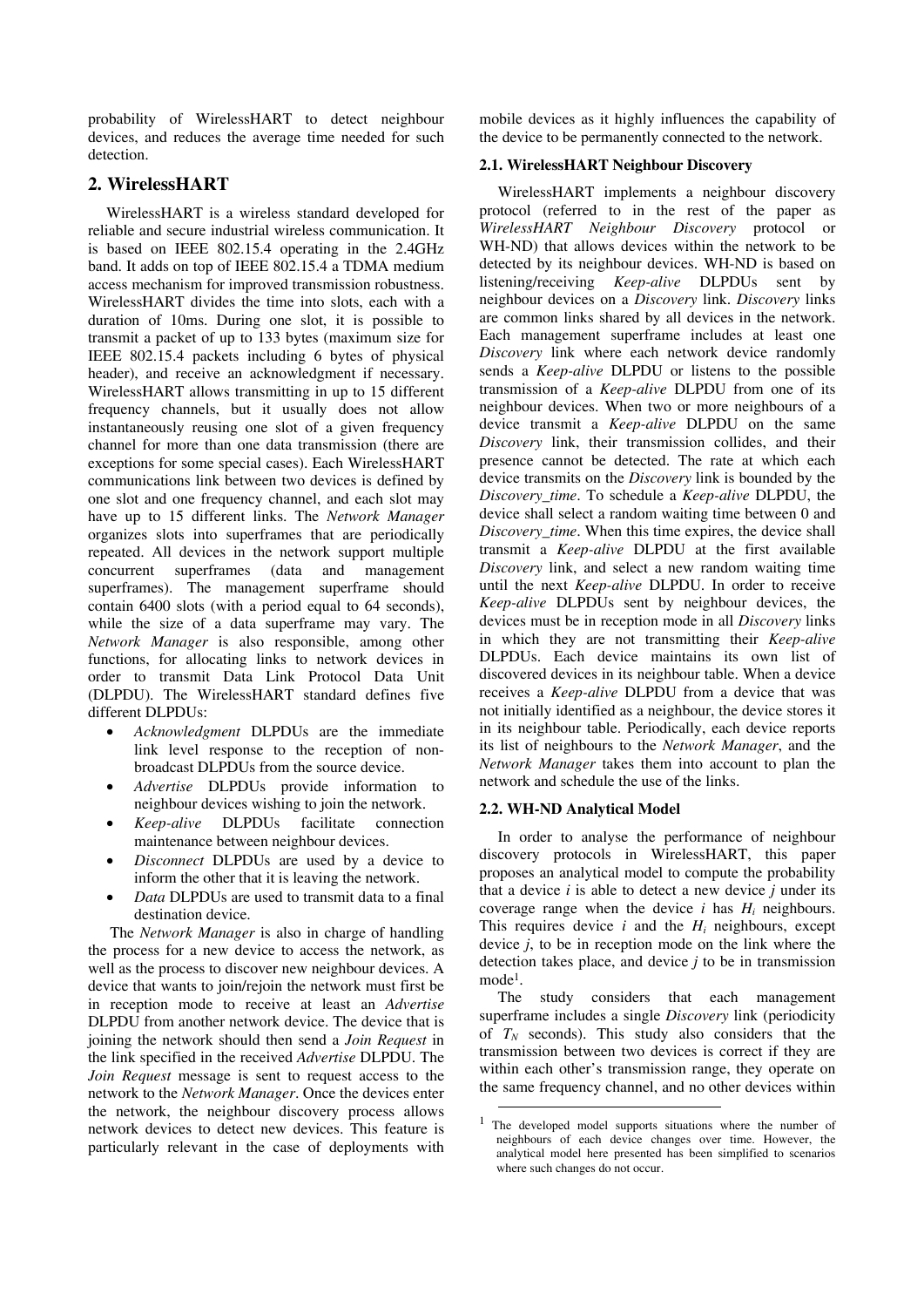their coverage range simultaneously transmits on the same frequency channel.

The maximum number of *Discovery* links between two consecutive *Keep-alive* DLPDUs in device *i* is defined as *DLi* and can be expressed as:

$$
DL_i = \left\lceil \frac{Dis\,covery\_time}{T_N} \right\rceil \tag{1}
$$

The number of *Discovery* links until device *i* transmits a *Keepalive* DLPDU is defined as *DLNi*. This parameter is an integer value with equal probability within the range [1, *DLi*]. The average number of *Discovery* links until device *i* transmits a *Keepalive* DLPDU is defined as  $\overline{DLN_i}$ , and can be obtained as:

$$
\overline{DLN_i} = \frac{DL_i + 1}{2} \tag{2}
$$

The probability that a device *i* transmits a *Keep-alive* DLPDU in one *Discovery* link  $(P_i)$  is obtained as the inverse of the average value of  $\overline{DLN_i}$ :

$$
P_i = \frac{1}{DLN_i} = \frac{2}{DL_i + 1}
$$
\n(3)

and the probability that a device *i* is in reception mode in one *Discovery* link (*Ri*) can be expressed as:

$$
R_i = 1 - P_i = \frac{DL_i - 1}{DL_i + 1}
$$
 (4)

The probability that a device *i* receives a *Keep-alive* DLPDU from another device *j* without collision from its other *Hi* neighbouring devices can be expressed as:

$$
P_{i,j}^{H_i} = P_j \cdot R_i \cdot \prod_{\substack{h=1 \\ h \neq j}}^{H_i} R_h \tag{5}
$$

where  $\prod_{h=1}$  $\neq$ *Hi h j*  $\prod_{h=1} R_h$ represents the probability that all *Hi*

neighbours, except device *j*, do not transmit a *Keep-alive* DLPDU in the *Discovery* link under evaluation. As shown in Figure 1, the probability  $P_{i,j}^{H_i}$  is highly influenced by the number of neighbours  $H_i$ . In fact, when all devices have equal *DLi* the value of *DL* that maximizes the  $P_{i,j}^{H_i}$  probability depends on  $H_i$  (Figure 1). It is also possible to define the probability that one device *i* receives at least one *Keep-alive* DLPDU in *k Discovery* links from *j* without collision ( $P_{i,j}^{H_i,k}$ ) as:

$$
P_{i,j}^{H_i,k} = 1 - \left(1 - P_{i,j}^{H_i}\right)^k \tag{6}
$$

Following the definition of  $P_{i,j}^{H_i}$ , it is possible to compute the discovery probability between two neighbour devices (*i* and *j*). This probability can be defined as the probability that one of the two devices receives a *Keep-alive* DLPDU from the other one without collision during a *Discovery* link. This probability is defined as  $P_{i,j}$ , and can be expressed as:

$$
P_{i,j} = P_{i,j}^{H_i} + P_{j,i}^{H_j} = P_j \cdot R_i \cdot \prod_{\substack{h=1 \\ h \neq j}}^{H_i} R_h + P_i \cdot R_j \cdot \prod_{\substack{h=1 \\ h \neq i}}^{H_j} R_h \quad (7)
$$

where  $P_{i,j}^{H_i}$  and  $P_{j,i}^{H_j}$  can be added directly to obtain  $P_{i,j}$ since both probabilities are mutually exclusive (they cannot occur at the same time). Similarly to the way  $P_{i,j}^{H_i,k}$  was defined in (6), it is also possible to define the discovery probability between two neighbouring devices (*i* and *j*) at least once in *k Discovery* links  $P_{i,j}^k$  as:

$$
P_{i,j}^k = 1 - \left(1 - P_{i,j}\right)^k \tag{8}
$$



**Figure 1. Probability of device** *i* **correctly receiving a** *Keep-alive* **DLPDU from** *j* **as a function of** *DLi* **in the presence of** *Hi* **neighbours.** 

### **3. LAN Neighbour Discovery**

This paper presents a new neighbour discovery protocol called LAN-ND (*Listen Advertise Network Neighbour Discovery*) that has been designed to reduce the time needed to detect new neighbour devices and improve the neighbours' detection probability in WirelessHART. The proposed scheme is based on the idea of listening DLPDUs transmitted by other devices. However, rather than trying to listen DLPDUs on *Discovery* links, LAN-ND proposes listening for *Advertise* DLPDUs on the *Advertise* links. This proposal is due to the fact that devices that are already part of the network are configured by the *Network Manager* to send *Advertise* DLPDUs to facilitate new devices joining the network. In fact, *Advertise* DLPDUs transmit information on how and when new devices should try accessing the network in *Advertise* links dedicated to a single device, therefore avoiding potential collisions. As a result, this information can be valuable to improve the detection of neighbour devices. LAN-ND requires the *Network Manager* to send each device that accesses the network the information about all *Advertise* links (a list with all the links – slot within a superframe and frequency channel- where each network device sends its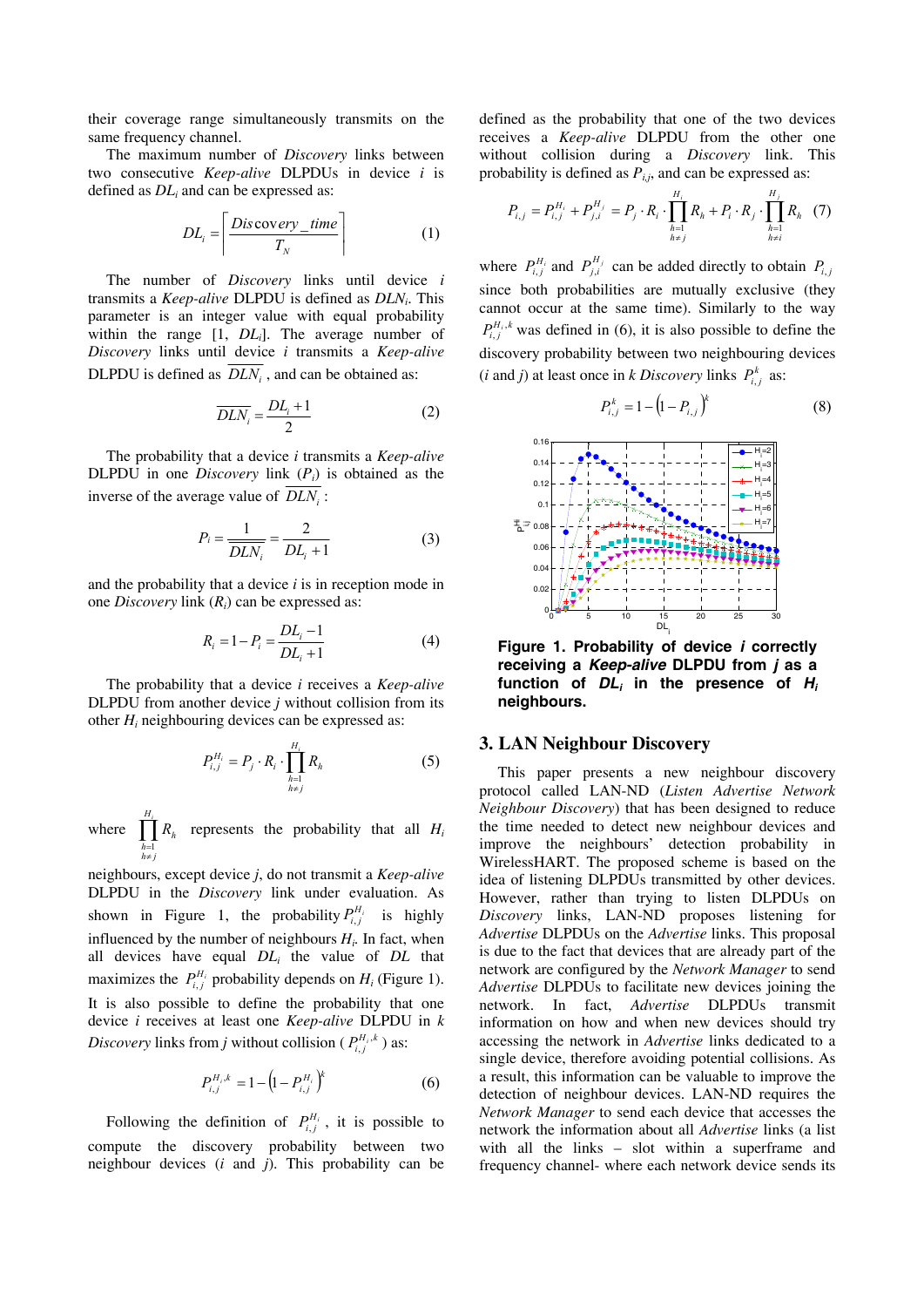*Advertise* DLPDUs). This information needs to be sent also when the *Network Manager* changes one or more *Advertise* links. The *Network Manager* has to program the devices to be in reception mode when other network devices send their *Advertise* DLPDUs; *Advertise* DLPDUs are sent in broadcast mode. To this aim, the *Network Manager* uses *ADD\_LINK* commands to add broadcast links in reception mode to the table of links maintained at each device. It then uses *DELETE\_LINK*  commands to remove them. Each device includes at the data link layer a link scheduler that determines the next slot at which the device needs to receive or transmit a packet. The link scheduler takes its decisions based on the information available at the device's superframe table and link table. Our proposal works properly if the *Network Manager* programs for each device the links at which they have to operate in reception mode in order to receive the *Advertise* DLPDUs sent by other devices.

This study also considers that the transmission between two devices is correct if they are within each other's transmission range

#### **3.1. LAN-ND Analytical Model**

In order to analyse the performance of our proposed protocol, this section presents the analytical model to compute the probability that a device *i* is able to detect a new device *j* under its coverage range when all devices employ the LAN-ND protocol. The LAN-ND analytical model also considers that the transmission between two devices is correct if they are within each other's transmission range. In addition, the LAN-ND analytical model considers that each device has only one *Advertise* link in every management superframe to send its *Advertise* DLPDUs.

In WirelessHART, a device transmits its *Advertise* DLPDU without collision in each one of its *Advertise* link. In this context, the probability of LAN-ND that the device *i* transmits an *Advertise* DLPDU in its *Advertise* link  $(P_i)$  can be defined as:

$$
P_i = 1 \tag{9}
$$

If all *Advertise* links are programmed adequately, all devices, except the one transmitting the *Advertise* DLPDU, are in reception mode when a device transmits its *Advertise* DLPDU. The probability that a device *i* is in reception mode at the corresponding frequency channel when the other devices transmit their *Advertise* DLPDUs is then:

$$
R_i = 1 \tag{10}
$$

In LAN-ND, the probability that a device *i* receives an *Advertise* DLPDU without collision from another device *j* (in the *Advertise* link of *j*) considering that both devices are under each other's coverage area and device *i* has  $H_i$  neighbour devices is<sup>2</sup>:

$$
P_{i,j}^{H_i} = P_j \cdot R_i = 1 \tag{11}
$$

It is important highlighting that differently from WH-ND in WirelessHART, this probability is independent of  $H_i$ . The probability that one device  $i$ receives at least an *Advertise* DLPDU without collision in  $a_j$  *Advertise* links from  $j$  ( $P_{i,j}^{H_i, a_j}$ ) can be obtained as:

$$
P_{i,j}^{H_i, a_j} = \begin{cases} P_{i,j}^{H_i} & \text{if} \quad a_j \ge 1\\ 0 & \text{if} \quad a_j = 0 \end{cases} \tag{12}
$$

where *aj* represents the number of *Advertise* links that device *j* has during the length of time under evaluation. Similarly to the process followed in the case of the *WirelessHART* standard (WH-ND), the probability of two neighbour devices (*i* and *j*) to detect each other's presence at least once in *ai* and *aj Advertise* links can be obtained in the case of LAN-ND as follows:

$$
P_{i,j}^{a_i, a_j} = 1 - \left(1 - P_{i,j}^{H_i, a_j}\right) \cdot \left(1 - P_{j,i}^{H_j, a_i}\right) \tag{13}
$$

#### **4. Performance Metrics**

Several parameters and metrics are here defined to compare our LAN-ND proposal with the neighbour discovery scheme used in the WirelessHART standard. The duration of a time slot is defined as  $t_s$  and the number of slots that comprise a management superframe is defined as *N*. The duration of a management superframe is then  $T_N = N \cdot t_s$ . We consider that each device has in every management superframe one dedicated link to transmit its *Advertise* DLPDU, and one shared link to transmit its *Keep-Alive* DLPDU. *Advertise* DLPDUs are therefore transmitted every  $T_N$  seconds or  $N$  slots, while *Keep-Alive* DLPDUs are sent, on average, each 2  $(DLi+1)$  *Discovery* slots. The number of devices within

the network is defined as *H*, and the number of devices under the radio coverage of device *i* is defined as *Hi*.

The first performance metric is the probability that one device can detect another device when one or both of them are mobile devices and they are within each other's coverage range for a limited period of time. This metric is defined as  $P_{det}$ . The time that a device is under the radio coverage of the other device is defined as  $t_{cov}$ . Based on (6), the probability of detection as a function of  $t_{cov}$  can be estimated for the WH-ND protocol as:

$$
P_{\det} = L_k \cdot P_{i,j}^{H_i,k} + L_{k+1} \cdot P_{i,j}^{H_i,k+1}
$$
 (14)

where  $P_{i,j}^{H_i,k}$  is the probability that one device *i* receives at least one *Keep-alive* DLPDU without collision in *k Discovery* links from *j*, and:

$$
k = a_j = \left\lfloor \frac{t_{\text{cov}}}{T_N} \right\rfloor \tag{15}
$$

<sup>&</sup>lt;sup>2</sup> Assuming the same radio transmission conditions as in Section 2.2.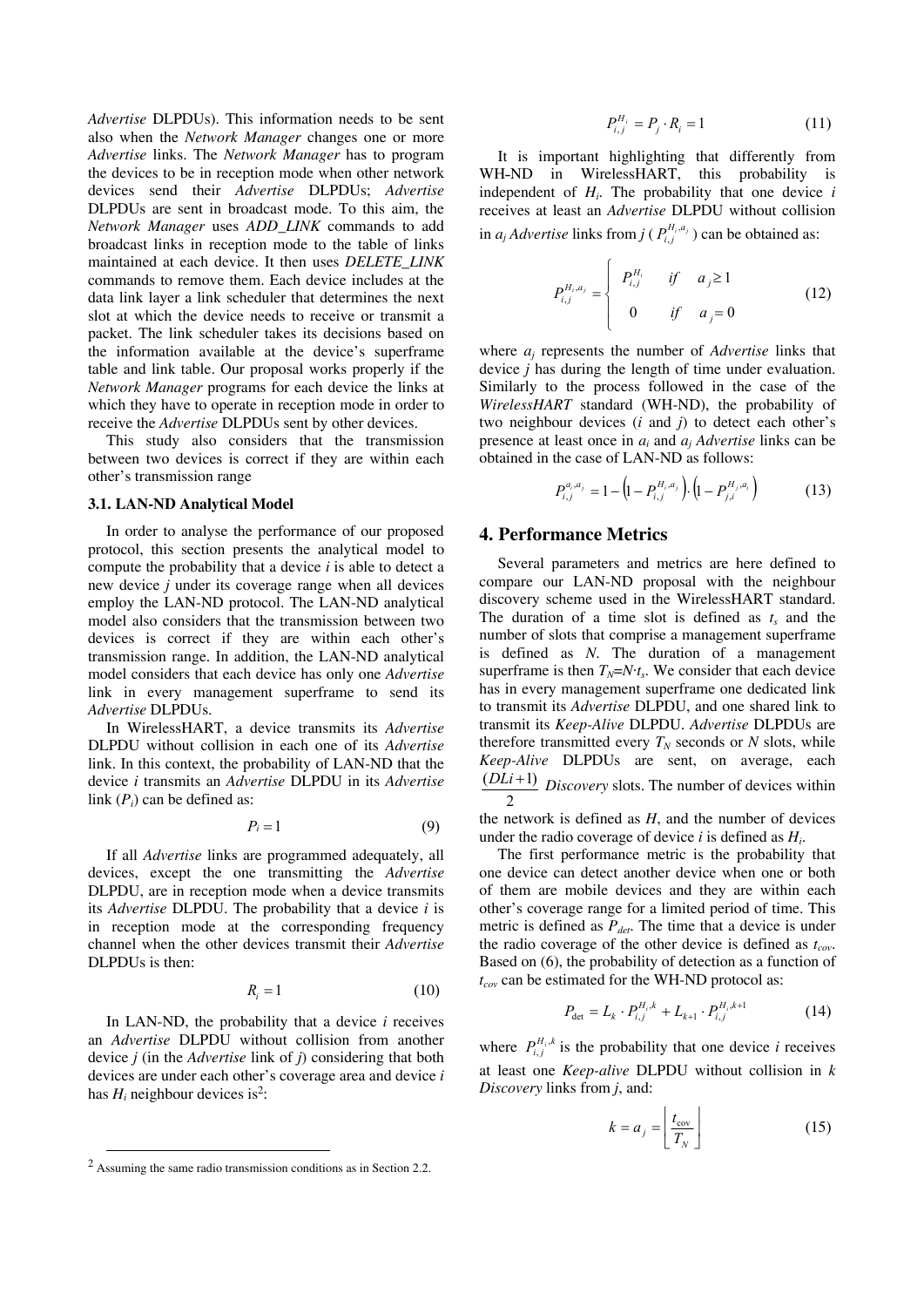$$
L_k = L_{a_j} = 1 - \left(\frac{t_{\text{cov}}}{T_N} - \left\lfloor \frac{t_{\text{cov}}}{T_N} \right\rfloor\right) \tag{16}
$$

$$
L_{k+1} = L_{a_j+1} = \frac{t_{\text{cov}}}{T_N} - \left\lfloor \frac{t_{\text{cov}}}{T_N} \right\rfloor
$$
 (17)

where  $L_k$  represents the probability that device *i* is under the radio coverage of device *j* for *k Discovery* links when *i* is under the radio coverage of *j* during  $t_{cov}$ .

The same probability of detection can be computed for the proposed LAN-ND scheme considering  $(12)$ :

$$
P_{\det} = L_{a_j} \cdot P_{i,j}^{H_i, a_j} + L_{a_j+1} \cdot P_{i,j}^{H_i, a_j+1}
$$
 (18)

with  $P_{i,j}^{H_i, a_j}$  represents the probability that one device *i* receives at least one *Advertise* DLPDU without collision in  $a_i$  *Advertise* links from  $j$ .  $L_a$  represents the probability that device *i* is under the radio coverage of device *j* for *aj Advertise* links when *i* is under the radio coverage of *j* during  $t_{cov}$ .

The detection probability is not sufficient to characterize the performance under mobile scenarios since two neighbour devices might detect each other's presence just before leaving their communications range. As a result, a second performance metric is also defined. This metric is the average time required to detect new neighbour devices. This metric, referred to as  $t_{det}$ , is equal to the average time elapsed from the time that a device enters the other device's coverage range to the time that the device is detected. This average time can be estimated for the WH-ND protocol as:

$$
t_{\text{det}} = \left(\frac{1}{2} + \sum_{k=1}^{\infty} \left(P_{i,j}^{H_i,k} - P_{i,j}^{H_i,k-1}\right) \cdot k\right) \cdot T_N \tag{19}
$$

where the factor  $\frac{1}{2} \cdot T_N$  corresponds to the average time elapsed from the time that the mobile device enters the

coverage range of another device until the time to the first *Discovery* link.

The  $t_{det}$  metric can be estimated in the case of the LAN-ND proposal as:

$$
t_{\text{det}} = \frac{1}{2} \cdot T_N \tag{20}
$$

where  $\frac{1}{2} \cdot T_N$  corresponds to the average time elapsed from the time that the mobile device enters the coverage range of another device until the time that this device transmits its first *Advertise* DLPDUs.

A third performance metric is proposed to evaluate the probability *Psucc*, that mobile devices remain connected to the network while they move around the network's coverage area. It is important noting that a mobile device does not require detecting all its neighbour devices to maintain the connection to the

network. Such connection can be maintained if the mobile device is always connected to at least one neighbour device that is connected to the network. *Psucc* is obtained as the ratio between the number of occasions in which the mobile device does not loose connectivity and the number of conducted simulations for a particular scenario (Figure 3 explained in the next section).

### **5. Performance Evaluation**

The performance of the WirelessHART neighbour discovery scheme is compared against the LAN-ND proposal under different scenarios. The conducted evaluations consider that the *Network Manager* schedules transmissions so that two devices do not transmit their *Advertise* DLPDUs in links characterized by the same time slot and equal or different frequency channels. In this context, the *Network Manager* can assign *Advertise* links for devices in consecutive time slots. The *Network Manager* could also assign the *Advertise* links randomly. In both cases, we consider that all devices can listen to the *Advertise* links of all network devices. In our study, we also consider that the transmission between two devices is correct if they are within each other's transmission range.

#### **5.1. Evaluation Scenarios**

The performance evaluation has been conducted in three generic network topologies represented in Figure 2. All the depicted nodes represent fixed devices. For all the topologies, the distance between two fixed devices that have direct connectivity is fixed and equal to the communications range (*R*). The deployments represented in Figure 2 result in that each device has three, four and six neighbour devices for topologies 1, 2 and 3, respectively. The performance is evaluated considering a mobile device that moves around the topologies shown in Figure 2, where the grey nodes represent fixed devices. The mobile device is considered to be  $t_{cov}$ seconds within the coverage range of fixed devices.



**Figure 2. Generic network topologies.** 

The performance evaluation has also been conducted for a scenario representing a corridor in a factory (Figure 3). The grey dots correspond to fixed devices, and the red one to a mobile device. The mobile device is initially placed at the start of the corridor (position *Z* in Figure 3), and moves along the centre of the corridor with constant speed (*v*). This scenario has been specifically selected to evaluate *Psucc* and analyse whether a mobile device can reach the end of the corridor without losing network connectivity. The scenario represented in Figure 3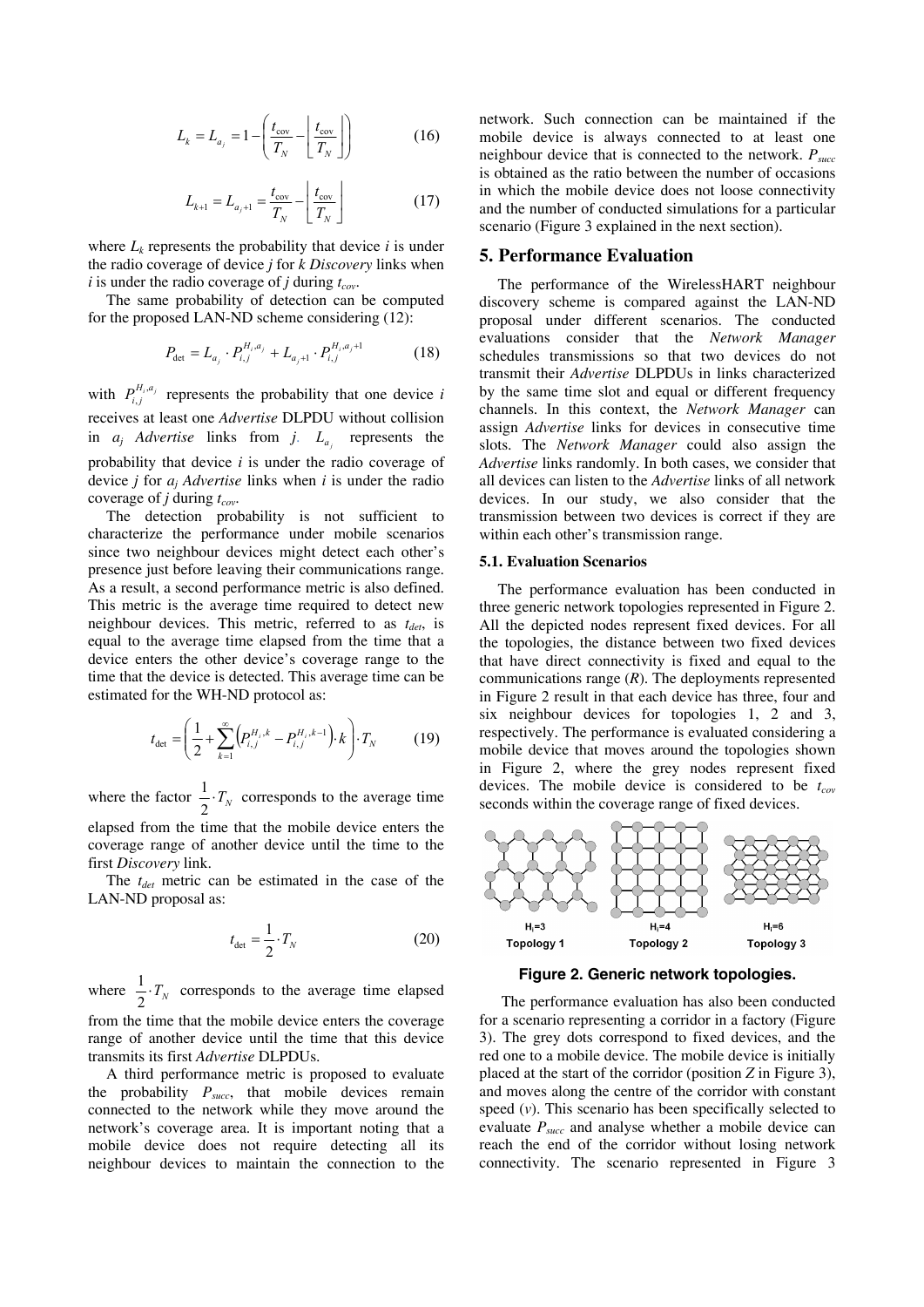considers nine devices deployed in a corridor that is 100 meters long and 15 meters wide. Four devices are deployed at one side of the corridor and five devices on the other side. Devices in the same side of the corridor are separated by 25 meters. The scenario represented in Figure 3 considers a communications range of 25 meters.



**Figure 3. Deployment along a factory's corridor.** 

#### **5.2. Results**

The performance evaluation is first conducted for the three topologies shown in Figure 2 when a mobile device enters into the coverage range of the deployed network. The results have been obtained for the superframe duration recommended by the WirelessHART standard, i.e.  $T_N$ =64 seconds. When evaluating the WirelessHART standard (WH-ND scheme),  $DL<sub>i</sub>$  has been set to the values maximizing the  $P_{i,j}^{H_i}$  probability when considering the presence of the mobile device. The values of *DLi* are obtained from Figure 1, and are equal to 9 for topology 1  $(H<sub>i</sub>=4)$ , 11 for topology 2  $(H<sub>i</sub>=5)$  and 13 for topology 3  $(H<sub>i</sub>=7)$ . Figure 4 represents the neighbour detection probability as a function of  $t_{cov}$  when a mobile device moves around the topologies represented in Figure 2. WH-ND T1, WH-ND T2 and WH-ND T3 represent the performance reached by the WirelessHART standard neighbour discover scheme (WH-ND) under topologies one, two and three, respectively. First, it is important noting that the LAN-ND performance does not depend on the network topology. On the other hand, the WH-ND performance does depend on the topology. In particular, the obtained results show that the larger the number of neighbour devices, the lower the neighbour detection probability in the presence of mobile devices. The depicted results show that the LAN-ND proposal significantly improves the neighbour detection probability in the case of mobile devices, especially for values of  $t_{cov}$  that are close to  $T_N$ . The results depicted in Figure 5 for  $T_N=8$  seconds show that similar trends are observed for different superframe sizes in terms of the performance difference between LAN-ND and WH-ND. However, as expected, reducing the superframe size increases the neighbours' detection probability for both schemes when considering the same value of  $t_{cov}$ .



**Figure 4.- Neighbour detection probability**  vs.  $t_{cov}$ , T<sub>N</sub>=64 seconds.



**Figure 5.- Neighbour detection probability**  vs.  $t_{cov}$ , T<sub>N</sub>=8 seconds.

Table 1 presents the average time required to detect a new neighbour device as a function of  $T_N$ . The results are presented for both protocols and for the generic topologies shown in Figure 2. The obtained results show that in the case of WH-ND, the larger the number of neighbour devices  $(H_i)$ , the higher the average time required to detect a new neighbour device  $(t_{det})$ . This is due to the fact that for larger number of neighbour devices, more *Discovery* links are needed to receive a *Keep-alive* DLPDU without collision, and therefore to detect neighbour devices. However, the LAN-ND scheme significantly reduces the average time required to detect a new neighbour device, which is particularly relevant for mobile devices. In addition, the performance is again shown to be independent of the network topology.

Table 1. Average time  $t_{det}$  required to detect a **new neighbour device**

| Protocol | <b>Topology 1</b><br>$(Hi=4)$ | Topology 2<br>$(H = 5)$ | Topology 3<br>$(H_i=7)$ |
|----------|-------------------------------|-------------------------|-------------------------|
| WН       | $11,685 \cdot T_N$            | $14.318 \cdot T_N$      | $19.088 \cdot T_N$      |
| LAN      | $0.500 \cdot T_N$             | $0.500 \cdot T_N$       | $0.500 \cdot T_N$       |

Table 2 presents the average time required to detect a new neighbour device with a certain Quality of Service, or probability of success, as function of  $T_N$ . In particular, the metrics  $t_{det\_50}$ ,  $t_{det\_90}$  and  $t_{det\_99}$  are defined as the average time from the time at each a new device enters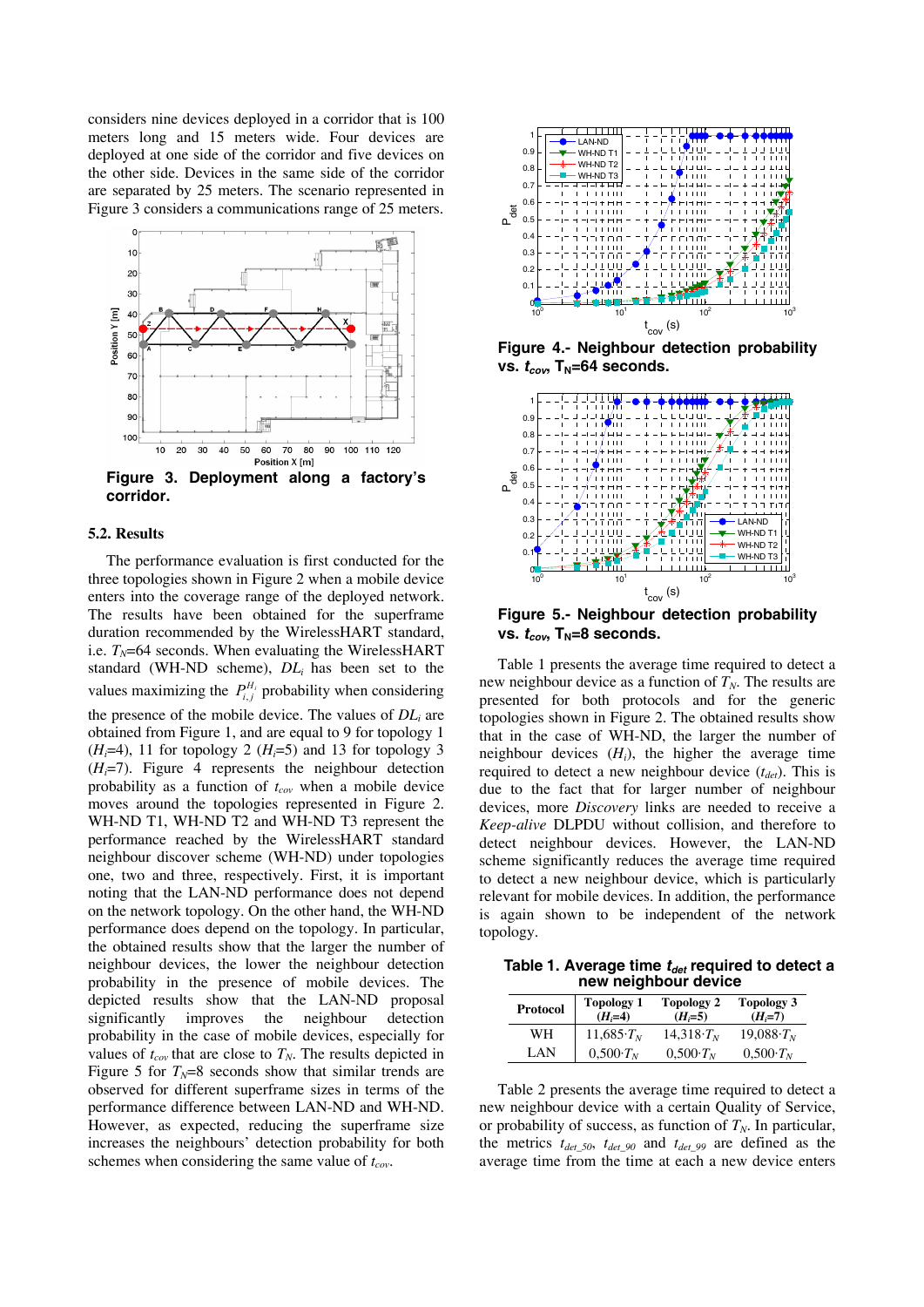into the coverage range of another device and the time at which the new device is detected with a 50%, 90% and 99% probability respectively. When Quality of Service is an important factor, it is not sufficient to evaluate the average time required to detect a new device. The obtained results show an exponential dependence of the reported WH-ND results with the probability of success. Such dependence is only linear in the case of LAN-ND. The depicted results show that under the presence of mobile devices, WH-ND requires 30, 37 and 51 times more compared to LAN-ND to detect one neighbour device with a probability of success of 90% for topologies 1, 2 and 3, respectively. These values are again significantly increased if the required probability of success is equal to 99% (54, 67 and 92 times more for topologies 1, 2 and 3, respectively). The obtained results also show that, under the presence of mobile devices, LAN-ND can detect neighbour devices with a probability of success of 99% in less than one superframe duration for the three simulated topologies.

**Table 2. Average time required to detect a new device with a certain probability of success**

| <b>Protocol</b> | Metric                | <b>Topology 1</b><br>$(H_i=4)$ | <b>Topology 2</b><br>$(H_i=5)$ | <b>Topology 3</b><br>$(H_i=7)$ |
|-----------------|-----------------------|--------------------------------|--------------------------------|--------------------------------|
| WН              | $t_{det 50}$          | $8,122 \cdot T_N$              | $10,004 \cdot T_N$             | $13,786 \cdot T_N$             |
|                 | $t_{det}$ 90          | $26,949 \cdot T_N$             | $33,213 \cdot T_N$             | $45,753 \cdot T_N$             |
|                 | $t_{det\_99}$         | 53,896 $T_N$                   | $66,431 \cdot T_N$             | 91,521 $\cdot T_N$             |
| LAN             | $t_{det 50}$          | $0.500 \cdot T_N$              | $0.500 \cdot T_N$              | $0.500 \cdot T_N$              |
|                 | $t_{det\_90}$         | $0.900 \cdot T_N$              | $0.900 \cdot T_N$              | $0.900 \cdot T_N$              |
|                 | $t_{\frac{det 99}{}}$ | $0.990 \cdot T_N$              | $0.990 \cdot T_N$              | $0.990 \cdot T_N$              |

As previously discussed, a mobile device can maintain the connection with a network without necessarily detecting and being connected to all neighbour devices. In this context, it is of interest evaluating the probability (*Psucc*) that a mobile device remains connected to the network as moving around the network coverage area. This probability is analysed for the scenario depicted in Figure 3. The WH-ND scheme is configured with the  $DL_i$  value that maximizes  $P_{succ}$ . This value is equal to 10 for the scenario represented in Figure 3. In the case of LAN-ND, assigning *Advertise* links to devices in consecutive time slots or randomly results in different values of *Psucc*. Figure 6 illustrates the *Psucc* performance as a function of the speed of the mobile device when the superframe duration is set to the duration recommended by WirelessHART  $(T_N=64$ seconds). The *Psucc* performance is depicted for WH-ND when *DL*<sub>i</sub>=10. The depicted LAN-ND performance corresponds that obtained when *Advertise* links are assigned to devices in consecutive time slots (LAN-ND) or randomly (LAN-ND-Rand). The obtained results show that even under low mobility conditions (low speed values), the WH-ND protocol results in a low probability for the mobile device to successfully maintaining the network connectivity as it moves along the corridor represented in Figure 3. Figure 6 also shows that *Psucc* increases when *Advertise* links are assigned to devices

randomly (LAN-ND-Rand). Figure  $7$  and Figure  $8$ illustrate the  $P_{succ}$  performance when the superframe duration is equal to 16 and 8 seconds, respectively. The obtained results show that the smaller the superframe duration, the higher the *Psucc* as a result of increasing the number of *Keep-alive* DLPDU and *Advertise* DLPDU sent and received. The obtained results demonstrate that our LAN-ND proposal allows the mobile device to move along the corridor without loosing network connectivity even for speeds than 3 m/s when  $T_N$  is equal to 8 seconds. The network connectivity is also guaranteed by LAN-ND for speeds below 2.2 m/s when  $T_N$  is equal to 16 seconds. The performance degrades when  $T_N$  is equal to 64 seconds since the speed limit for maintaining network connectivity decreases to 0.4 m/s. In any case, it is important noting that LAN-ND always outperforms WH-ND since the speed limits for guaranteeing the network connectivity of mobile devices is always smaller than those achieved by LAN-ND.



Figure 6.- P<sub>succ</sub> versus the speed of the mobile device when  $T_N=64$  seconds.



Figure 7.- P<sub>succ</sub> versus the speed of the mobile device when  $T_{N}=16$  seconds.



Figure 8.- P<sub>succ</sub> versus the speed of the mobile device when  $T_N=8$  seconds.